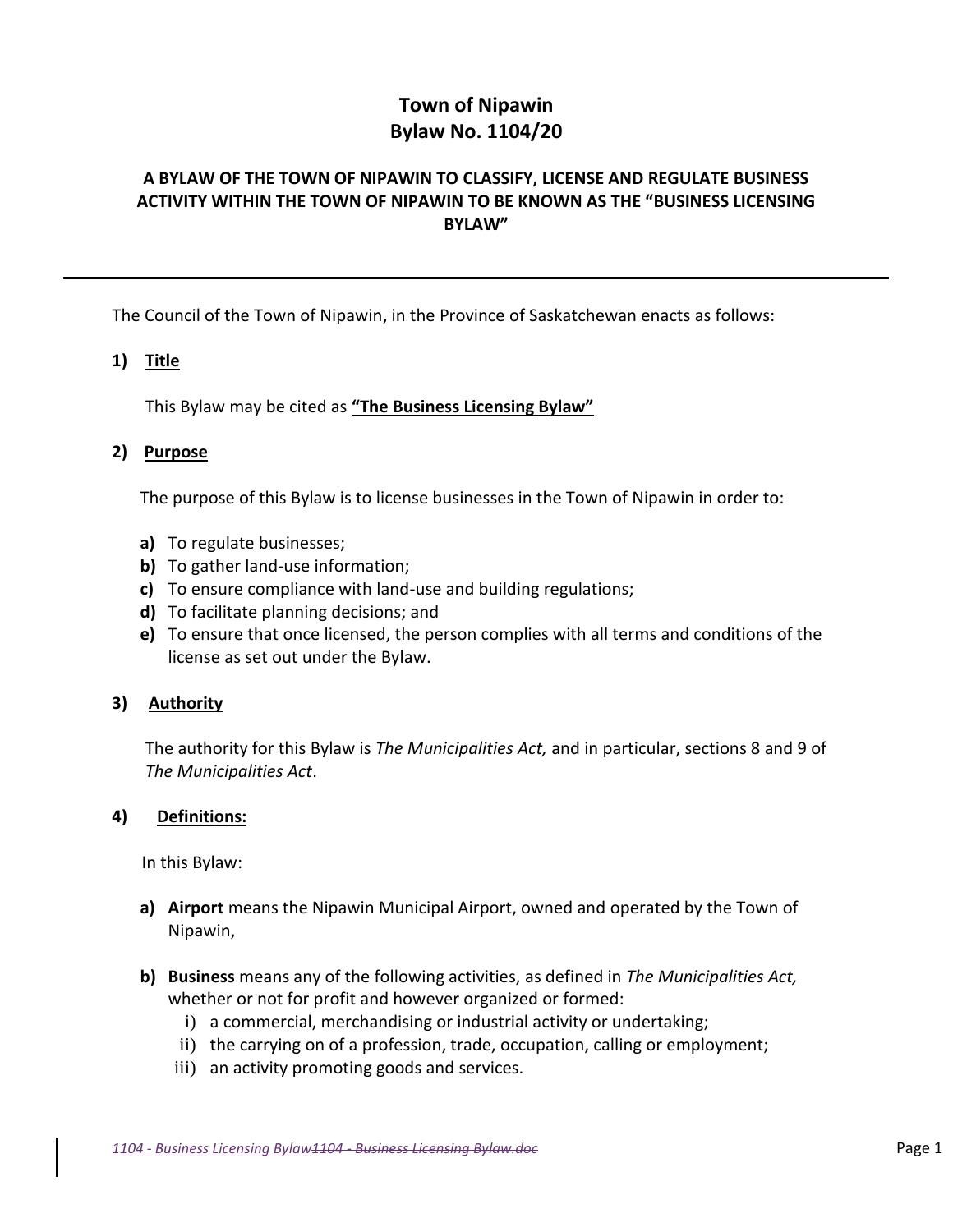- **c) Bylaw Enforcement Officer** shall mean a person hired or contracted by the Town of Nipawin to enforce the Bylaws of the Town.
- **d) Cannabis Retail Store** means a building or part of a building in which the owner or tenant is legally permitted to sell non-medical cannabis or other items as defined within *The Cannabis Act.*
- **e) Charity** means an organization that is:
	- i) incorporated as a non-profit corporation in the Province of Saskatchewan;
	- ii) a registered charity authorized to issue tax receipts for donations pursuant to The *Income Tax Act;* or
	- iii) an organization that can demonstrate that it is formed for social, educational, religious or philanthropic purposes from which the members do not receive any direct economic gain;
- **f) Council** shall mean and include the Council of the Town of Nipawin.
- **g) Craft Show or Exposition** means a group of three or more people engaged in the business of producing, preparing, exhibiting or selling arts and crafts for gain.
- **h) Direct Seller** means a person(s) who:
	- i) are licensed according to the *The Direct Sellers Act;*
	- ii) go from house to house selling or offering for sale, or soliciting orders for the future delivery of, goods or services;
	- iii) by telephone offers for sale or solicits orders for the future delivery of goods or services; or
	- iv) do both of the things mentioned in subclasses (i) and (ii);
- **i) Home-Based Business** means any business that is owned and operated by a resident or residents in a dwelling unit and is permitted according to the Nipawin Zoning Bylaw.
- **j) Licensee** means a business/person holding a valid and subsisting license.
- **k) License Inspector** means a person employed by the Town of Nipawin responsible for reviewing business license applications and application approval.
- **l) Mobile Food Vendor** means a person selling prepared food items from an approved Mobile Food Vending Unit.
- **m) Mobile Vendor** means a person selling items, merchandise, or non-prepared food items from an approved mobile vehicle, mobile structure, or cart. Even though they may reside in the Town will be classed under "Transient Trader".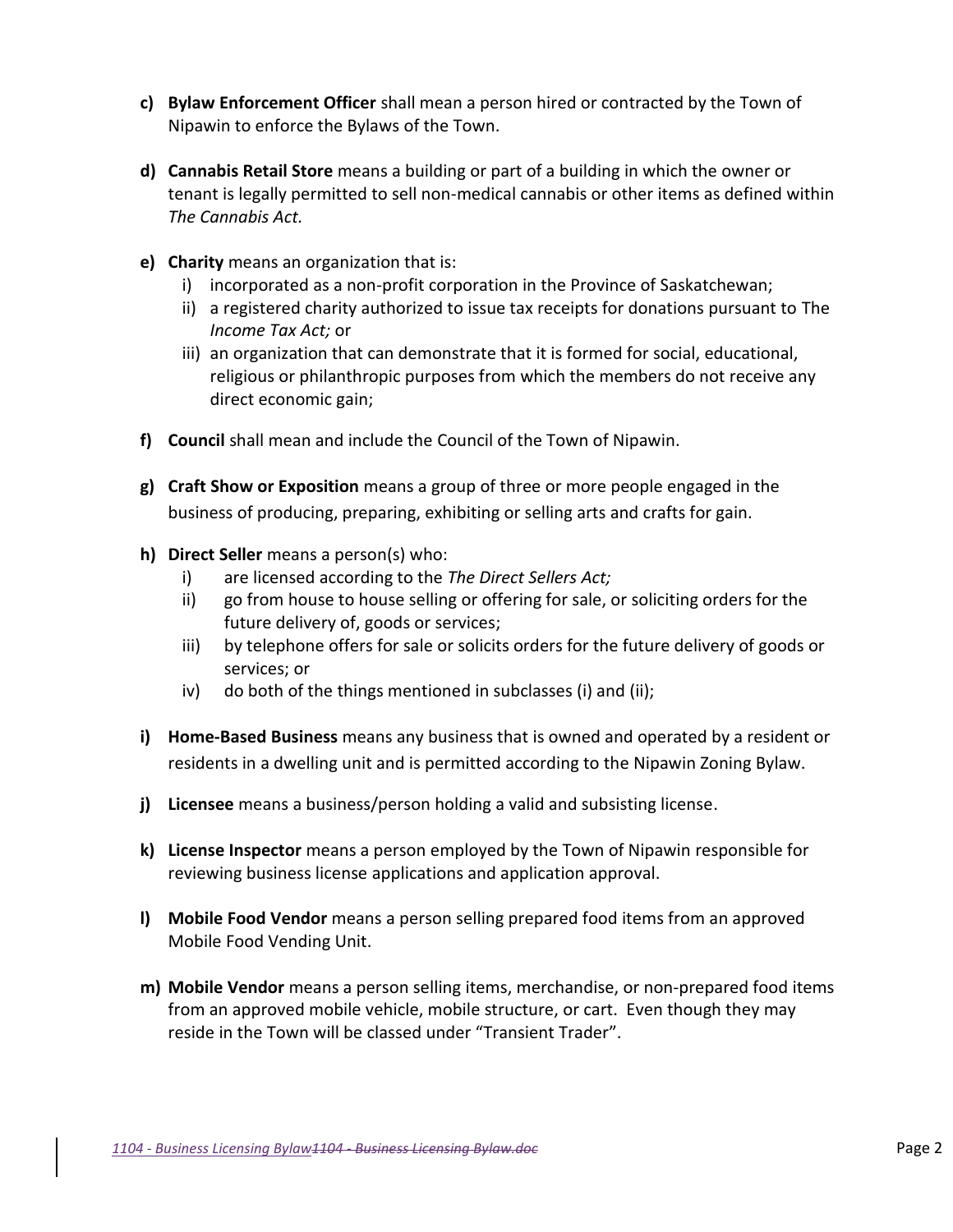- **n) Non-Profit Organization** means a non-profit corporation that is registered under the provisions of The *Non-Profit Corporations Act.*
- **o) Non-Resident Contractor** means a person who:
	- i) does not operate a commercial or industrial facility within the Town of Nipawin;
	- ii) carries on business in the Town of Nipawin as a contractor, building contractor, municipal contractor, (whether for waterworks, sewerage or otherwise) painter, cabinet maker, tinsmith, plumber, electrician, mason bricklayer, plasterer, decorator, or other trade relating to the building or construction industry; but
	- iii) does not include a person who is required to be licensed pursuant to *The Direct Sellers Act* or who is an occupant of property that is used for business purposes.
- **p) Pawnbroker** means any business that provides secure loans in exchange for goods offered as collateral, including the sale of such goods pursuant to *The Pawned Property Act.*
- **q) Person** means an individual or a corporation and includes a partnership, an association, or a group of **persons** acting in concert unless the context explicitly or by necessary implication otherwise requires.
- **r) Resident Contractor** means a person who carries on business in the Town of Nipawin as a contractor, building contractor, municipal contractor, (whether for waterworks, sewerage or otherwise) painter, cabinet maker, tinsmith, plumber, electrician, mason bricklayer, plasterer, decorator, or other trade relating to the building or construction industry.
- **s) Retail Store** means a place where goods, wares, or merchandise are offered for sale or rent, but excludes the retail sale of cannabis other than in licensed pharmacies, and may include the manufacturing of products to be sold on site, provided the gross floor area used for manufacturing does not exceed 25% of the gross floor area of the retail store.
- **t) Taxicab** means a vehicle which is employed in the conveyance of passengers for hire except:
	- i) an ambulance;
	- ii) a bus;
	- iii) a vehicle especially designed to transport, for hire, persons confined to wheelchairs along with the said wheelchairs, and which does not carry for compensation any other type of passenger;
	- iv) a vehicle known as a U-Drive vehicle which is rented without a driver;
	- v) a vehicle approved for use as a limousine by the License Inspector;
	- vi) A vehicle approved for use as a transportation depot limousine by the License Inspector; and
	- vii) Vehicles restrictively licensed by a valid and subsisting Operating Authority Certificate issued pursuant to *The Traffic Safety Act*, and/or *The Motor Vehicles*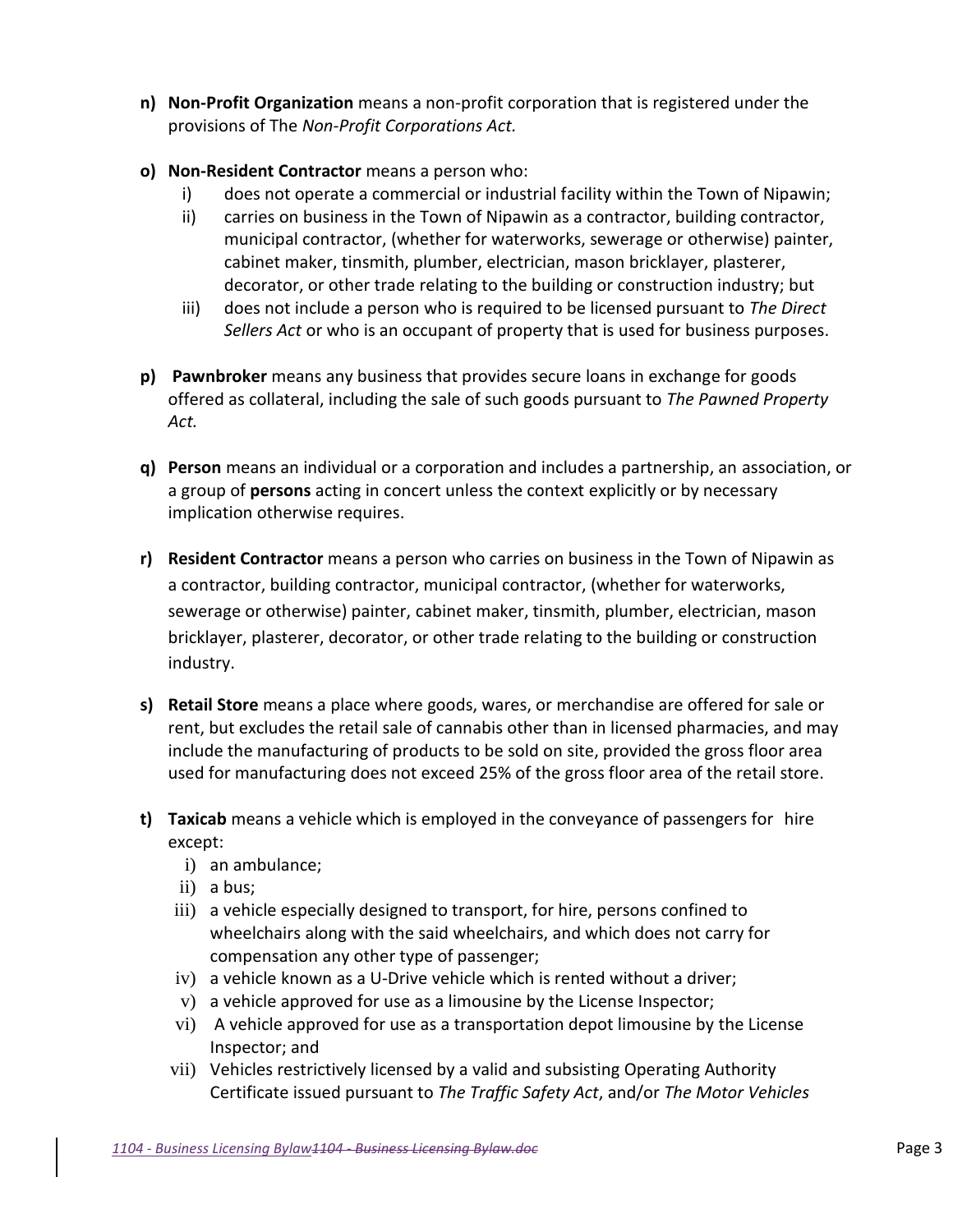*Transportation Act* (Canada, 1987), to provide specialized non-emergency transportation for hire for medically stable passengers and for medical purposes;

- **u) Town** means the Town of Nipawin, in the Province of Saskatchewan.
- **v) Trade Show** means a place where the public is invited and where goods or merchandise are offered for sale by retail or auction on a short-term basis, such as hobby shows, home improvement shows, sportsman shows, and craft shows; and includes an exhibition organized so that companies in a specific industry can showcase and demonstrate their latest products, service, study activities of rivals and examine recent market trends and opportunities;
- **w) Transient Trader** means a person carrying on business in a Town who:
	- i) offers goods, services or merchandise for sale or auction; or
	- ii) solicits any person who is not a wholesaler or retail dealer for orders for future delivery of goods or merchandise; and
	- iii) does not have a business address in the Town of Nipawin.

But does not include a person who is required to be licensed pursuant to *The Direct Sellers Act* or who is an occupant of property that is used for business purposes;

**x) Unclassified Business** means a person carrying on a trade or business for gain, if in regard to licensing of the same with no provision is made in this Bylaw, and who is not occupying a property taxed at the commercial rate.

## **5) License Required**

No person shall carry on business within the Town unless such person holds a valid and subsisting license to do so issued pursuant to the provisions of this Bylaw.

- a) A license shall be required:
	- i) for any person carry on business within the Town;
	- ii) if business is carried on at more than one location; a person must obtain a license for each location;
	- iii) if any form of advertising of business activity is deemed to be prima facie proof that the person is carrying on such business activity;
	- iv) for all commercial operations of any type or activity at the Airport, whether it is aeronautical or not.
- b) A license shall not be required:
	- i) for any activity carried on by the Town or at a location operated by an official or employee of the Town, acting on behalf of the Town in an official capacity;
	- ii) for any activity undertaken by a charity;
	- iii) for such other activities as Council may, by resolution, exempt from the requirements of this bylaw;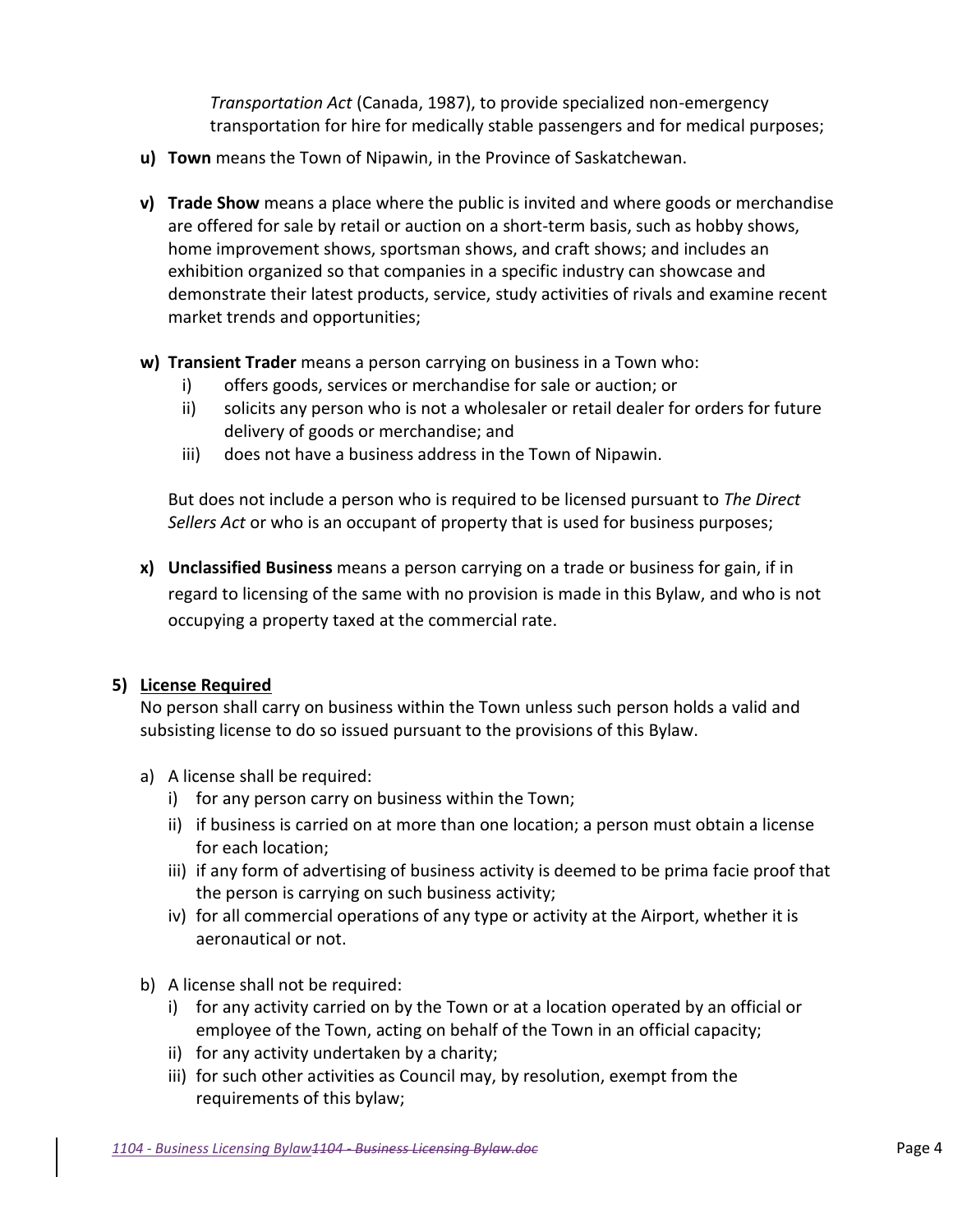iv) for any person, activity or premises, if such person, activity or premises is exempt from municipal licensing by Federal and Provincial statute.

# **6) Application**

- a) A person must complete and submit a business licence application, including all required information, to the Town for approval.
- b) An application must include all requested information, including but not limited to:
	- i) name, occupation, and address of the applicant;
	- ii) the nature of the business for which the license is required;
	- iii) the place where the business is to be carried on;
	- iv) the name under which the business will be operated;
	- v) the business registration number or proof of Provincial business registration; and
	- vi) any other information which may be reasonably requested by the Town from time to time.
- c) If a license inspector concludes a license application should be denied, the application shall be referred to Council which, in its absolute discretion, may deny the application but must give reasons for doing so.

# **7) License Fees**

- a) The fee payable in respect of any license required under the provisions of this Bylaw shall be in the amount set out in Schedule "1" and "2" of this Bylaw.
- b) A license shall not be issued until the fee has been paid.

# **8) Prorating of Fees**

a) The license for a business in the first year of operation-may be prorated to the following:

| New Licenses          |          |  |  |  |
|-----------------------|----------|--|--|--|
| January 1 to June 30  | \$100.00 |  |  |  |
| July 1 to December 31 | \$50.00  |  |  |  |

| Home Based Businesses |          |  |  |  |
|-----------------------|----------|--|--|--|
| January 1 to June 30  | \$150.00 |  |  |  |
| July 1 to December 31 | \$75.00  |  |  |  |

b) No refunds shall be issued with respect to any license except when a license is revoked as provided for by Section 15.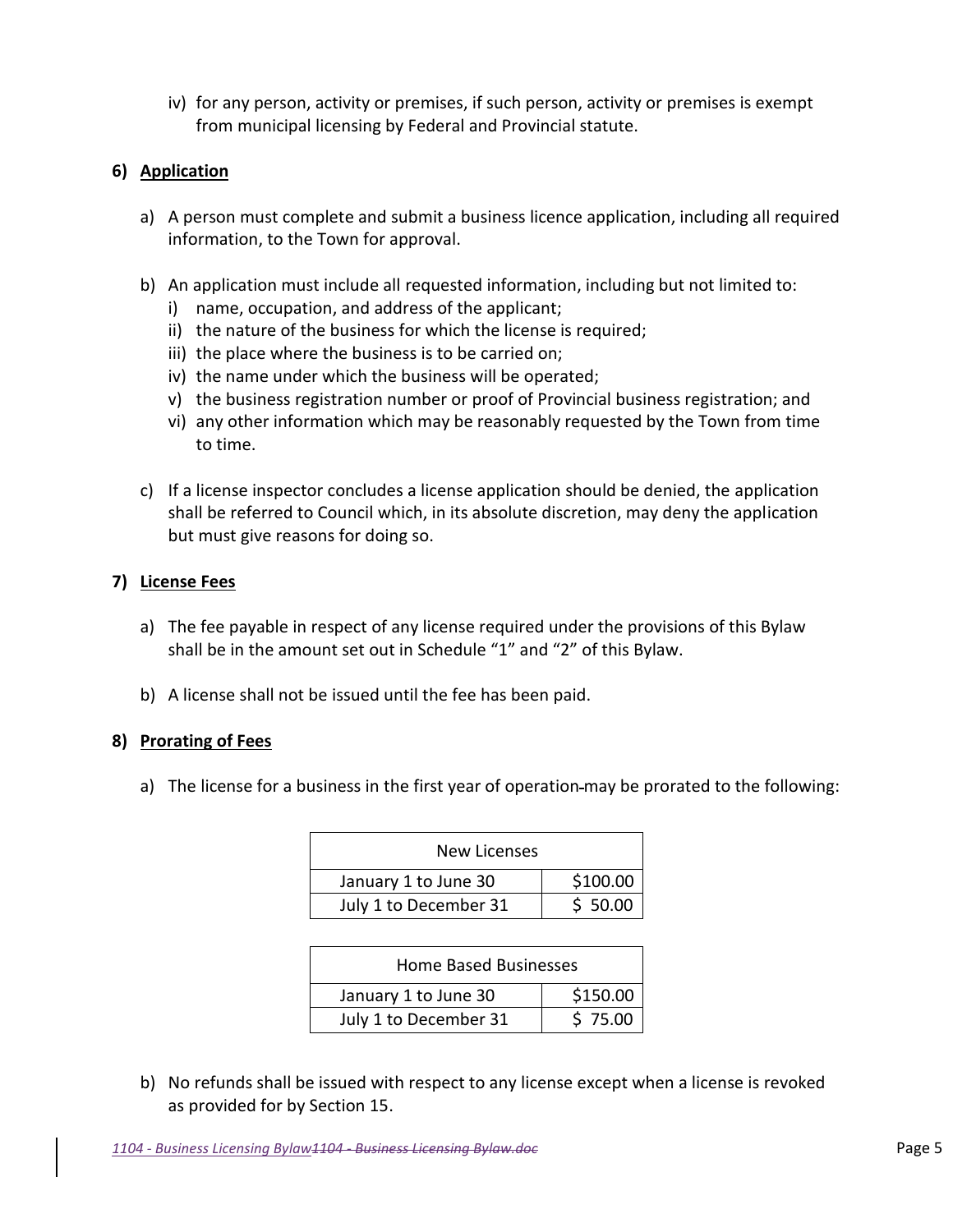# **9) Granting of Licenses**

 All licenses required under the provisions of this Bylaw shall be issued by a Town of Nipawin designated license inspector, except where Council reserves to itself the right to decide whether a license shall be issued or not.

- a) Where a license inspector refuses to issue any license, the application for license together with a report thereon shall be presented to Council, and the applicant shall be advised of the date on which Council will consider the application.
- b) Every license granted under this Bylaw shall be made out in duplicate, and one copy shall be delivered to the licensee who shall produce the same whenever it may be demanded by any by-law / police officer in the employ of the Town or other person duly authorized to demand its production.

# **10) Term of Business License**

- a) Unless otherwise stated, all licenses issued pursuant to this Bylaw shall be for one calendar year, or portion thereof remaining, and shall expire on **December 31st** of the year in which it was issued.
- b) A person to whom a business license has previously been issued intending to continue conducting any activity for which a license is required pursuant to this Bylaw in the year subsequent thereto will be invoiced prior to **February 28th** of that subsequent year, unless the Town is advised in writing that a license is no longer required due to discontinuance of the business.
- c) In the event a person to whom a business license has previously been issued:
	- i) Refuses or neglects to renew business license prior to February 28<sup>th</sup>; or
	- ii) fails to tender the applicable license fee or provide information required by the Town prior to February 28th;

that person shall be deemed to be conducting a business without a license contrary to the provisions of this Bylaw and shall be subject to prosecution therefore.

## **11) Fees Payable**

- a) All license fees required to be paid under the provisions of this Bylaw shall be paid to the Town of Nipawin at 210 – 2<sup>nd</sup> Ave. E, Nipawin, SK immediately on receipt of invoice.
- b) A person shall be deemed to be conducting business without a license contrary to the provisions of this Bylaw: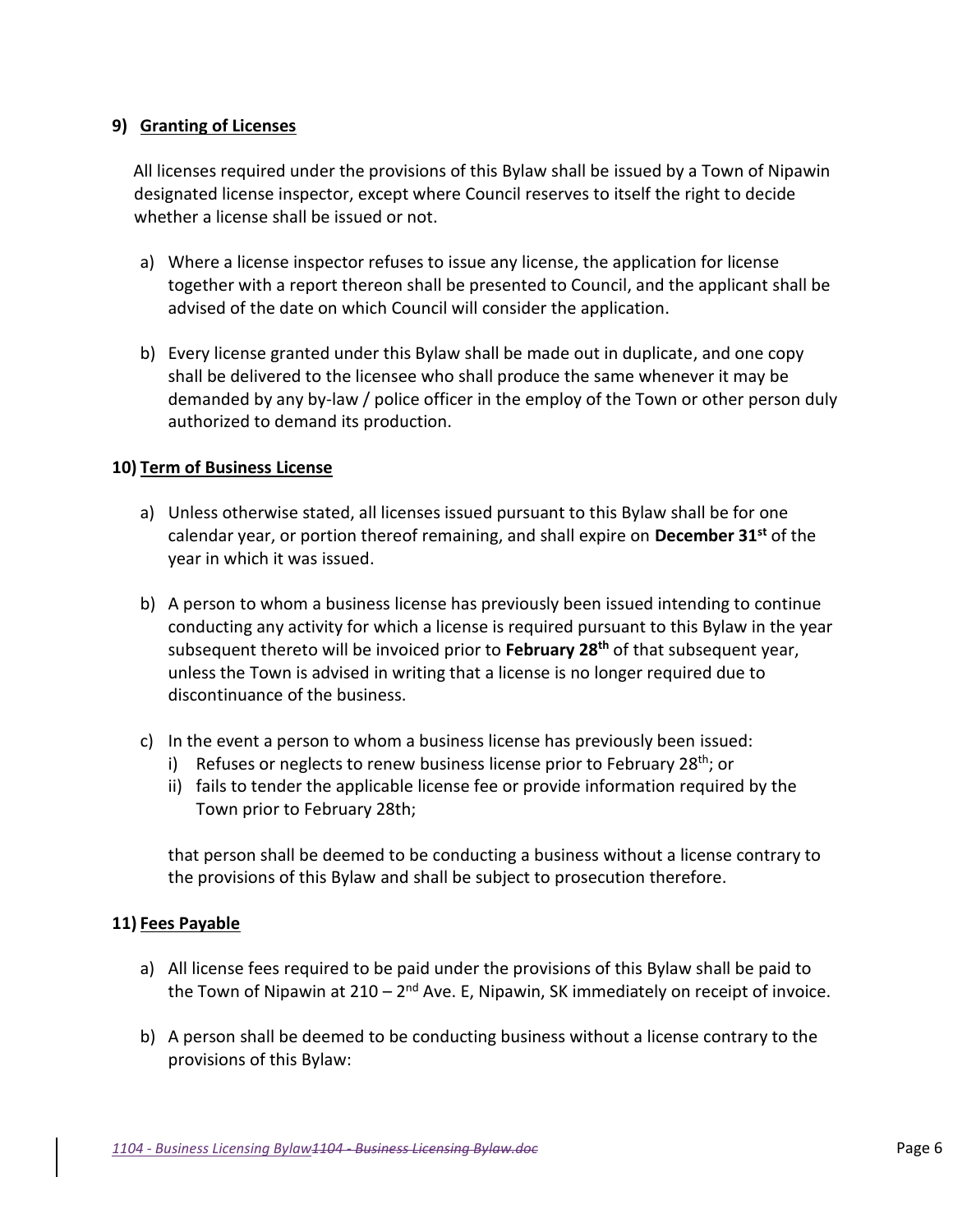- i) to whom a business license has previously been issued refuses or neglects to renew the business license prior to **February 28th**; or
- ii) fails to tender the applicable license fee or provide information required by the Town prior to **February 28th** .

# **12) Display of Licenses**

Every licensee granted a license to carry on the business and who occupies premises in connection therewith shall keep the license posted in a conspicuous place on the licensed premises. All persons licensed under the provisions of this Bylaw where there are no licensed premises shall, on demand of the Bylaw Enforcement Officer or a customer or client, produce the license to such individual.

# **13) Inspection of Licensed Premise**

- a) Inspection of property by the Town to determine if this bylaw is being complied with is hereby authorized;
- b) Inspections under this bylaw shall be carried out in accordance with *Section 362* of *The Municipalities Act*; and
- c) No person shall obstruct a designated officer who is authorized to conduct an inspection under this section, or a person who is assisting a designated officer.

# **14) Revocation of Licenses**

A license inspector may suspend or revoke any license granted under the provisions of this Bylaw, and where such license is revoked the licensee shall be entitled to a refund of that part of the license fee proportioned to the unexpired term for which is granted.

## **15) Provincial License Required**

**A license shall not be issued under this Bylaw to any person required by law** to obtain a provincial license, until the person has **first produced the required provincial license to the Town**. Any license issued under this Bylaw, without the person first obtaining the required provincial license is invalid.

## **16) Authority Approval Required**

A license shall not be issued under this Bylaw to any person for a business for which a license inspector determines that third party approval is required from:

- a) Provincial or municipal fire inspector(s);
- b) Public health inspector of the Saskatchewan Health Authority;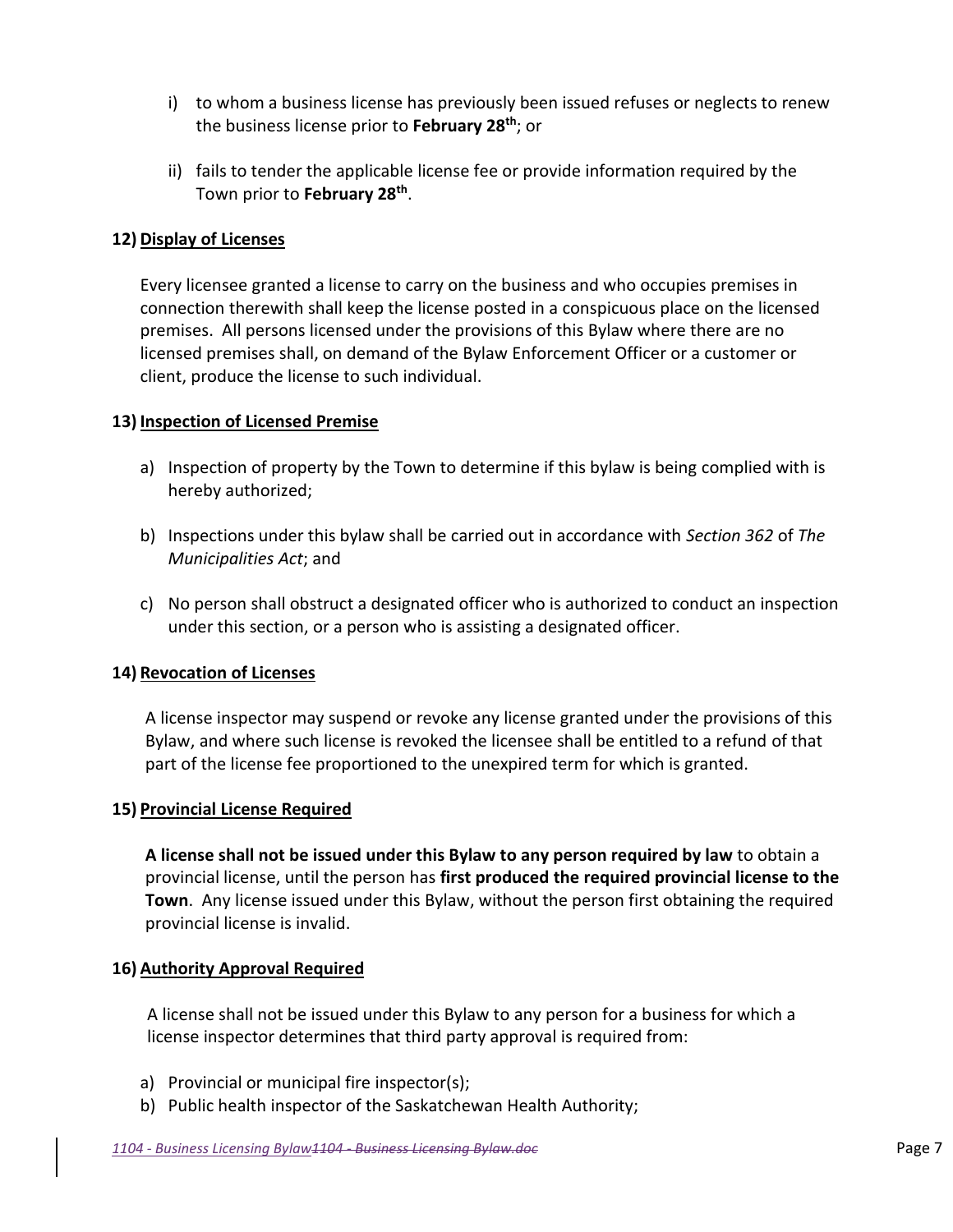- c) The Building Inspector; or
- d) Any other third party as required until such time as the required third-party approval is granted.

## **17) Zoning and Building Standards**

The issuing of a license to a person does not relieve that person of the responsibility of conforming to any zoning, building, plumbing and any other requirements of the Town.

#### **18) Discontinuance, Change, Relocation or Transfer**

- a) A person must notify the Town:
	- i) if a business is discontinued; or
	- ii) if any changes are made with regard to location, ownership, registered business name, mailing address or other nature of the business.
- b) A person to whom a license has been issued under this Bylaw **shall not change the location of the premises** in which the business, activity, profession or other occupation is carried out, without first having applied to a license inspector to have the license amended to reflect the new location, and payment of a fee of Twenty-Five Dollars (\$25.00); the powers, conditions, requirements and procedure relating to the granting or refusal of licenses and appeals thereon, shall apply to all such applications.
- c) Unless otherwise provided herein, any subsisting license issued under this Bylaw may be transferred upon application to a license inspector and a payment of a fee of Twenty-Five Dollars (\$25.00) provided that the applicant has the required qualifications and furnishes legal documentation releasing the rights and interests of the previous owner. No person who purchases the interest of, or part of the interest of, any person licensed pursuant to this Bylaw, shall carry on or continue such business, activity, profession or other occupation without first having obtained a transfer of license or a new license.

## **19) Compliance with Provisions of Bylaw**

- a) A person carrying on or engaged in business in respect of which a license is required shall, upon request of the Bylaw Enforcement Officer, give to the Bylaw Enforcement Officer, all information necessary to enable the Officer to carry out the assigned duties.
- b) A person carrying on or engaged in any such business who fails to furnish such information within 10 days from the date on which the request is made is guilty of an offense and liable on summary conviction.

For the purpose of ensuring compliance with this Bylaw, a license inspector may, after being properly identified, at any reasonable time enter and inspect any business and may be accompanied by any person having special or expert knowledge on any matter to which this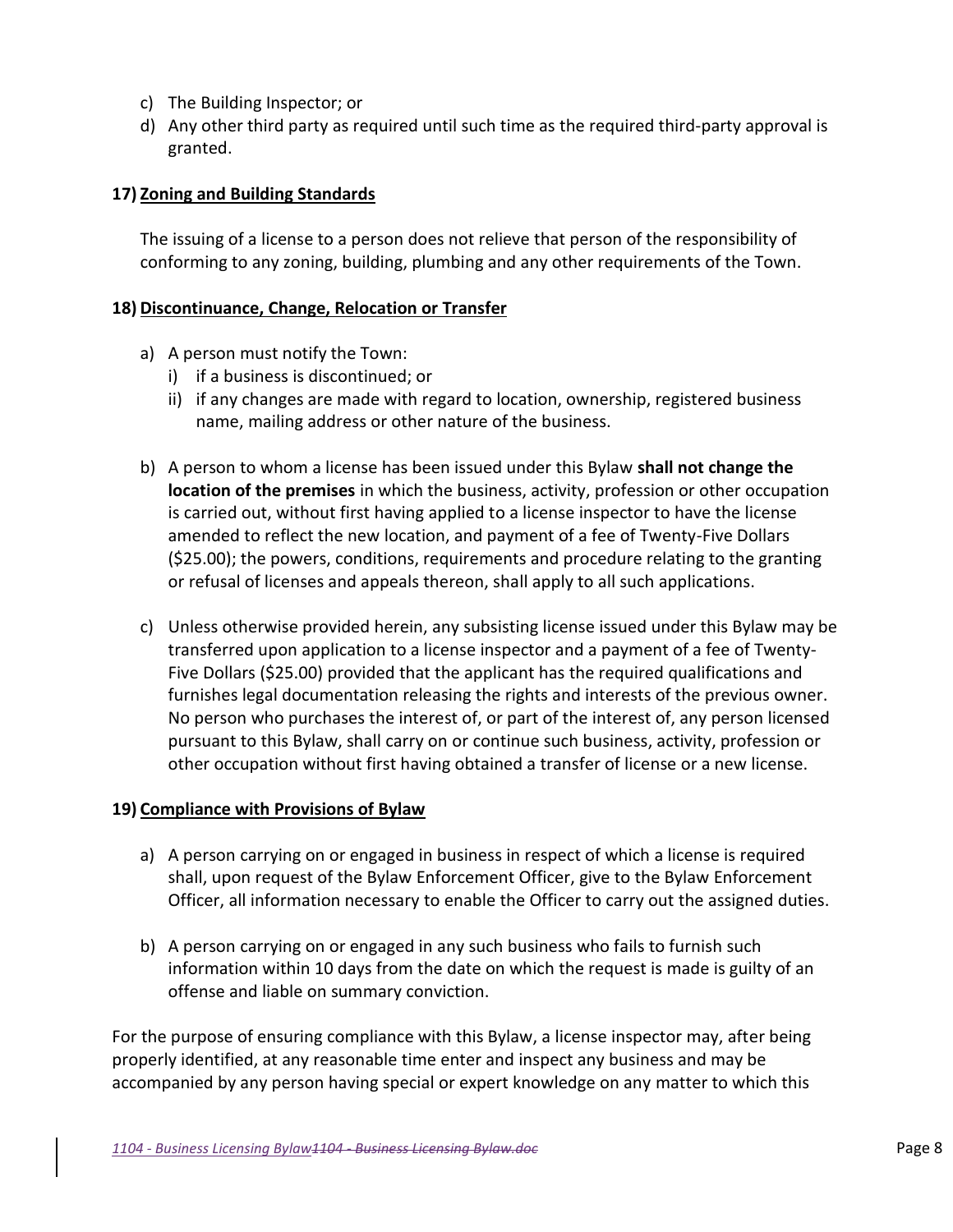bylaw relates. Any person hindering, preventing, or refusing such free access shall be guilty of a breach of this bylaw.

# **21) Failure to Comply – Notice of Violation**

- a) Notwithstanding the offences and penalties set out in Section 22 of this Bylaw, no person shall fail to comply with any other provision of this bylaw.
- b) Notwithstanding the offences and penalties set out in Section 22 of this Bylaw, any person who contravenes any other provisions of this Bylaw is liable on summary conviction to a fine of not less than the minimum penalty shown in Schedule 3
- c) The following procedure shall apply to contraventions of the Bylaw under Section 19 Subsection a):
	- i) a Designated Officer may issue a Notice of Violation to any person committing a contravention under Section 21 Subsection a). The notice shall require the person to pay to the Municipality the penalty set out in Schedule '3';
- ii) the fine may be paid:
	- a. in person, during regular office hours, to the cashier located at Town Office, 210 2 Ave E, Nipawin, Saskatchewan;
	- b. by deposit, at the depository located in front of the Town Office; or
	- c. by mail addressed to Town of Nipawin, c/o Bylaw Enforcement, PO Box 2134, Nipawin, SK S0E 1E0.
- iii) the amount of the fine under Schedule '3' shall be discounted in accordance with the amounts set out in Schedule '3' if paid within 15 calendar days of the date of the notice of bylaw violation. The date of payment shall be determined as follows:
	- a. for payment in person, the date of the payment shall be the date payment is received by the Municipality;
	- b. for payment by deposit, the date of payment shall be the date payment is deposited in the depository at The Town Office; or
	- c. for payment by mail, the date of payment shall be the post marked date on the remittance.
- iv) If payment of the fine as provided in Schedule '3' is not made within 30 calendar days of service of the Notice of Violation, such outstanding fine will be forwarded to a Collections Agency for pursuit at the Town's discretion.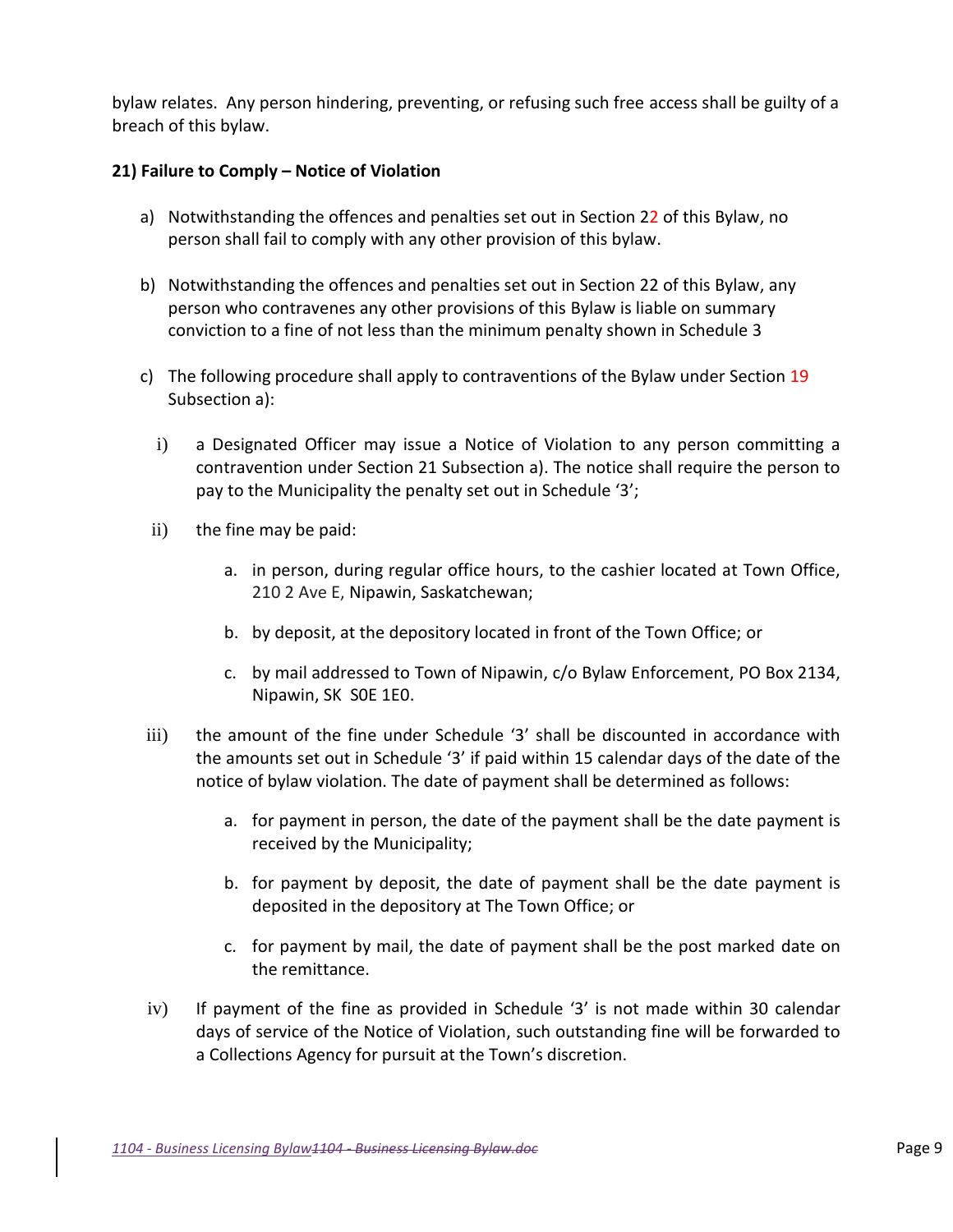- v) If payment of the fine as provided in Schedule '3' is made within 60 calendar days of service of the Notice of Violation, the person shall not be liable to prosecution for that offence.
- vi) All violations and associated notices will be given in accordance to The General Penalty Bylaw.

# **20) Offences and Penalties**

- a) Any person who contravenes any provision **of this Bylaw** is guilty of an offence and liable on summary conviction to a fine of not more than:
	- i) \$2,000.00 in the case of an individual
	- ii) \$5,000.00 in the case of a corporation
- b) Any person who contravenes a provision of any Provincial Act or is guilty of any offence under the *Criminal Code of Canada* is liable on summary conviction to fines and penalties as determined by legislation.

# **21) Prosecution**

In a prosecution for contravention of a bylaw against engaging in or operating a business without a license, proof of one transaction in the business or that the business has been advertised is sufficient to establish that a person is engaged in or operates the business.

## **22) From Whom License is Recoverable**

In accordance with Subsection 9(2) to 9(5) of *The Municipalities Act*, if any contractor fails to pay the license fee imposed by this Bylaw, a license inspector;

- a) may give notice in writing to any person by whom the contractor is employed requiring the person to pay the license fee out of the monies payable by that person to the contractor; and
- b) upon receipt of the notice, the amount of the license fee shall be a debt due to the Town and may be recovered in the same manner as taxes may be recovered.

## **23) Licensing Categories**

- **a) General Business Licenses** are required for any business operating within the corporate boundaries of the Town or operating on Town owned land (including the municipal airport).
- **b) Transient Trader/Non-Resident Contractor Business Licenses** are required for any business operating within the corporate boundaries of the Town or operating on Town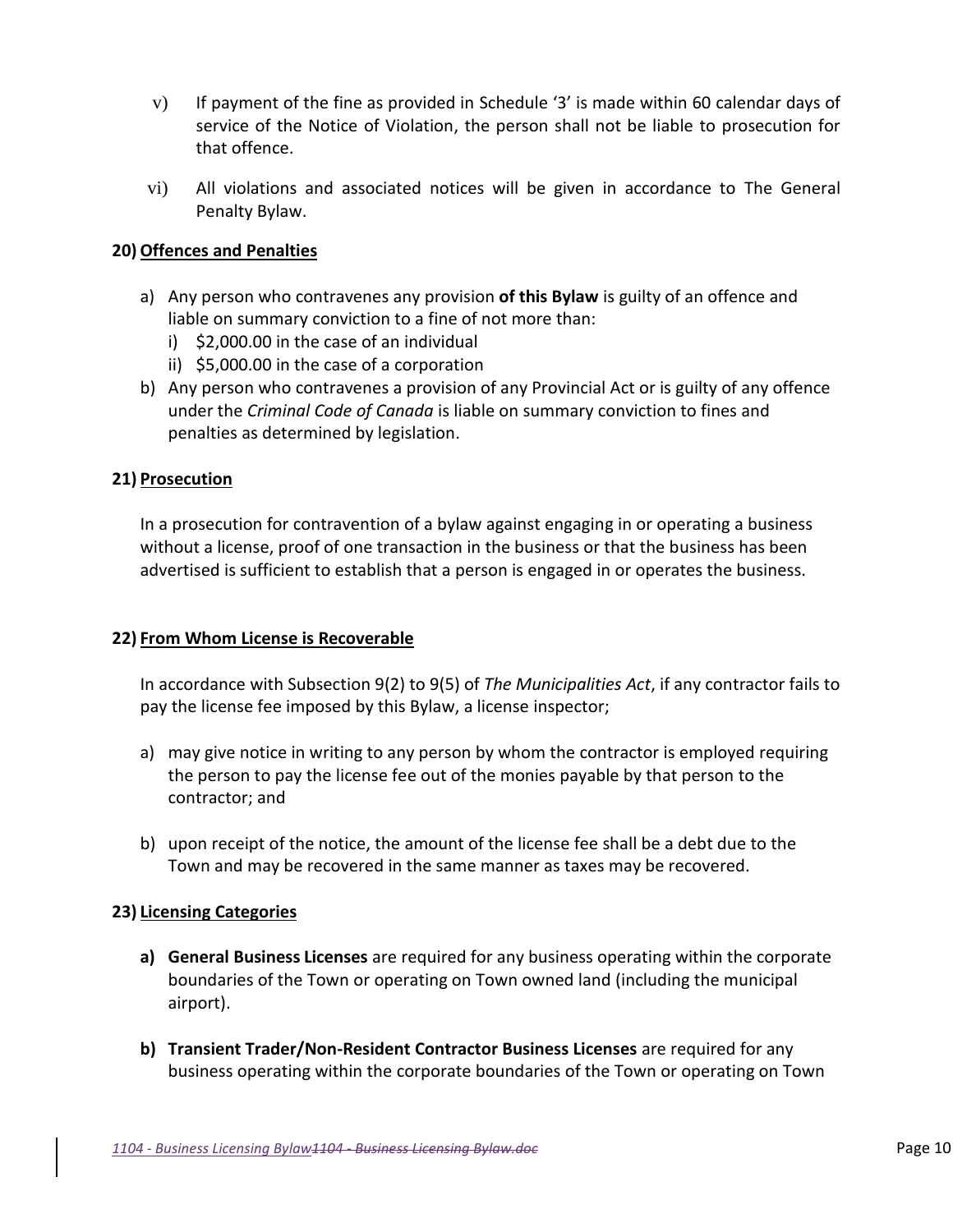owned land (including the municipal airport) that **does not** have an office or premises within those corporate limits.

- **c) Home-Based Business Licences** are required for any business activity conducted wholly or partly on the business operator's residential property.
- **d) Unclassified Business Licences** are required for any business where no provision is made in this Bylaw, and that is not occupying a property taxed at the commercial rate.
- **e) Mobile Food Vendor Licenses** are required for any Mobile Food Vending Unit engaged in the sale of prepared food.

# **24) Special Provisions**

## a) **Direct Seller:**

A person operating as a direct seller must produce the following to the Town:

- i) a copy of their provincial license under *The Direct Sellers Act*;
- ii) if selling for a company, a copy of the identification tag issued to the seller from the company; and
- iii) if selling for a company, the company must be registered with the Province and must provide to the Town the PST Number or Entity Number that was issued by the Province.

## b) **Home-Based:**

- i) A person applying for a home-based business license, or transfer of a home-based business license, must obtain the appropriate approval issued under the provisions of the Zoning Bylaw.
- ii) The regulations as contained in the Zoning Bylaw shall apply in respect of all homebased businesses.

## **c) Trade Show:**

- i) If a trade show is carried on at more than one location, a person must obtain a license for each location;
- ii) A license issued for a trade show is only valid at the location for which it is issued;
- iii) The license fee provided for in Schedule No. 2 shall cover all persons offering goods or merchandise for sale at the trade show;
- iv) A person must obtain a license to operate a trade show, whether or not the person already has a business license for another premise, unless the trade show is to be held at such other premise.

## **d) Mobile Vendor:**

i) A separate license must be obtained for each vehicle, mobile structure, or cart operated by a mobile vendor;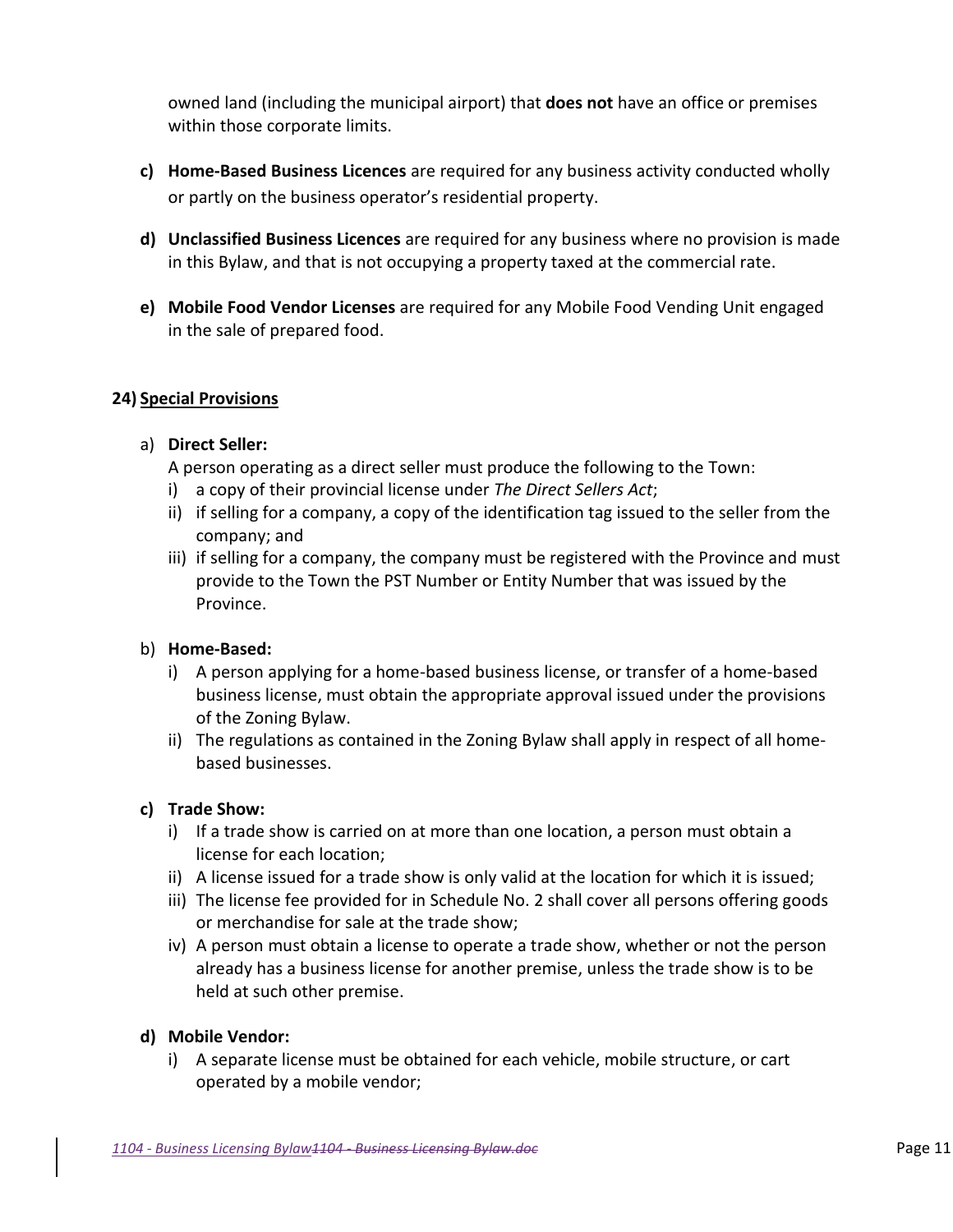- ii) A license issued for a mobile vendor is only valid for the location(s) specified in the license;
- iii) Written approval must be obtained from the organizer of an event prior to a Mobile Vendor setting up;
- iv) A license shall not be issued for a mobile vendor for a location on public right of way or a sidewalk; unless the vendor has received permission from Town Council;
- v) There is no separation distance between two or more Mobile Vendors.
- vi) There shall be no reduction in fee rates for partial year operations.

# **e) Mobile Food Vendor:**

- i) A separate license must be obtained for each vehicle, mobile structure, or a food cart operated by a mobile vendor;
- ii) A license issued for a mobile vendor is only valid for the location(s) specified in the license;
- iii) Mobile Food Vendors operating on **private property** shall comply with regulations outlined in Schedule '4' of this Bylaw;
- iv) Mobile Food Vendors operating on Town of Nipawin property or on road rights-ofway shall comply with regulations outlined in Schedule '4'of this Bylaw.
- v) There shall be no reduction in fee rates for partial year operations.
- vi) Written approval must be obtained from the organizer of an event prior to a Mobile Vendor setting up.

# **f) Pawnbroker:**

- i) A person making application to operate as a pawnbroker must:
	- (1) Obtain the appropriate approval issued under the provisions of the *Zoning Bylaw;*
	- (2) Operate in compliance with all provisions of *The Pawned Property Act* and all the associated regulations;
	- (3) Every person who contravenes the provisions of *The Pawned Property Act* is guilty of an offence and liable on summary conviction under the *Criminal Code of Canada.*

# **g) Cannabis Retail:**

- i) A person making application to operate a Cannabis Retail store must:
	- (1) be in possession of a *Saskatchewan Liquor and Gaming Authority Cannabis Retail Permit;*
	- (2) obtain the appropriate approval issued under the provisions of the *Zoning Bylaw; and*
	- (3) only operate the business between the hours of 8:00 am and 11:00 pm.

# **25) Taxicab License:**

An Application to Operate a Taxi in the Town of Nipawin shall be taken out by every person who owns or keeps for hire or profit a taxicab(s) as per Schedule 1 and shall pay therefore the annual license fee as per Schedule 1 and shall adhere to all provisions contained within the current Town of Nipawin Traffic Bylaw.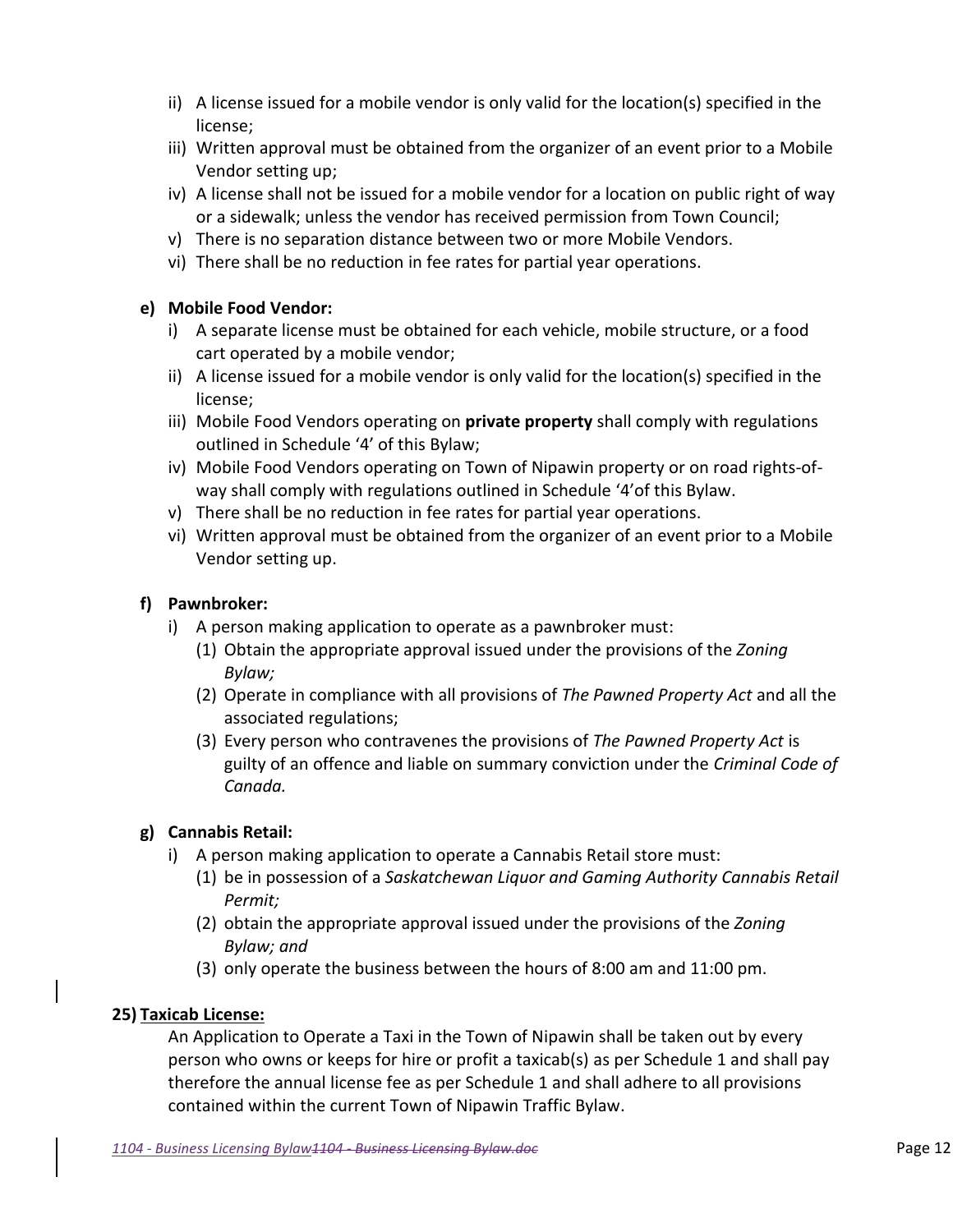# **26) Bylaws Repealed**

Bylaw No. 961/14 and all amendments thereto are hereby repealed.

# **27) Coming into Force**

This Bylaw shall come into full force upon the final passing thereof.

Read a Third Time and MAYOR Adopted This \_\_\_ Day of \_\_\_\_\_\_\_\_, A.D., 2020

 $\overline{\phantom{a}}$  ,  $\overline{\phantom{a}}$  ,  $\overline{\phantom{a}}$  ,  $\overline{\phantom{a}}$  ,  $\overline{\phantom{a}}$  ,  $\overline{\phantom{a}}$  ,  $\overline{\phantom{a}}$  ,  $\overline{\phantom{a}}$  ,  $\overline{\phantom{a}}$  ,  $\overline{\phantom{a}}$  ,  $\overline{\phantom{a}}$  ,  $\overline{\phantom{a}}$  ,  $\overline{\phantom{a}}$  ,  $\overline{\phantom{a}}$  ,  $\overline{\phantom{a}}$  ,  $\overline{\phantom{a}}$ 

CHIEF ADMINISTRATIVE OFFICER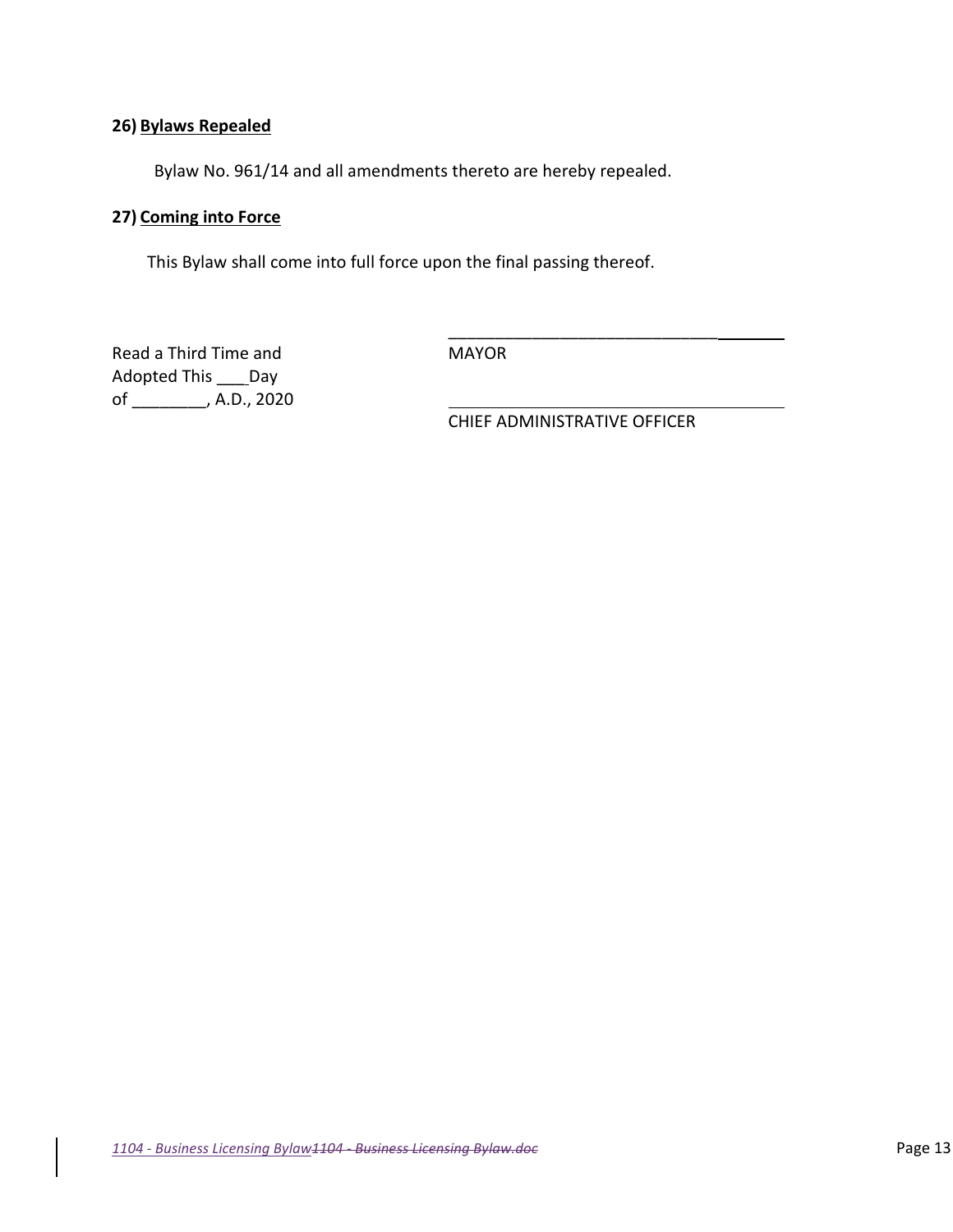# **Schedule "1"**

# **Town of Nipawin General Business License Fees**

| Business License Fee - New Application     |    | \$100.00 |
|--------------------------------------------|----|----------|
| <b>Business License Fee - Renewal</b>      |    | \$50.00  |
| Change of Address                          |    | \$25.00  |
| Change of Ownership                        |    | \$25.00  |
| <b>Resident Contractor</b>                 |    | \$300.00 |
| <b>Home Based Business</b>                 |    | \$150.00 |
| <b>Taxicab License</b>                     | Ś. | 180.00   |
| <b>Mobile Food Vending - Property Type</b> |    |          |
| Mobile Food Vendor - Private Property      |    | \$100.00 |
| Mobile Food Vendor - Public Property       |    | \$200.00 |
| Mobile food Vending - Unit                 |    |          |
| Small (cart/motorcycle)                    |    | \$25.00  |
| Large (Truck/trailer)                      |    | \$100.00 |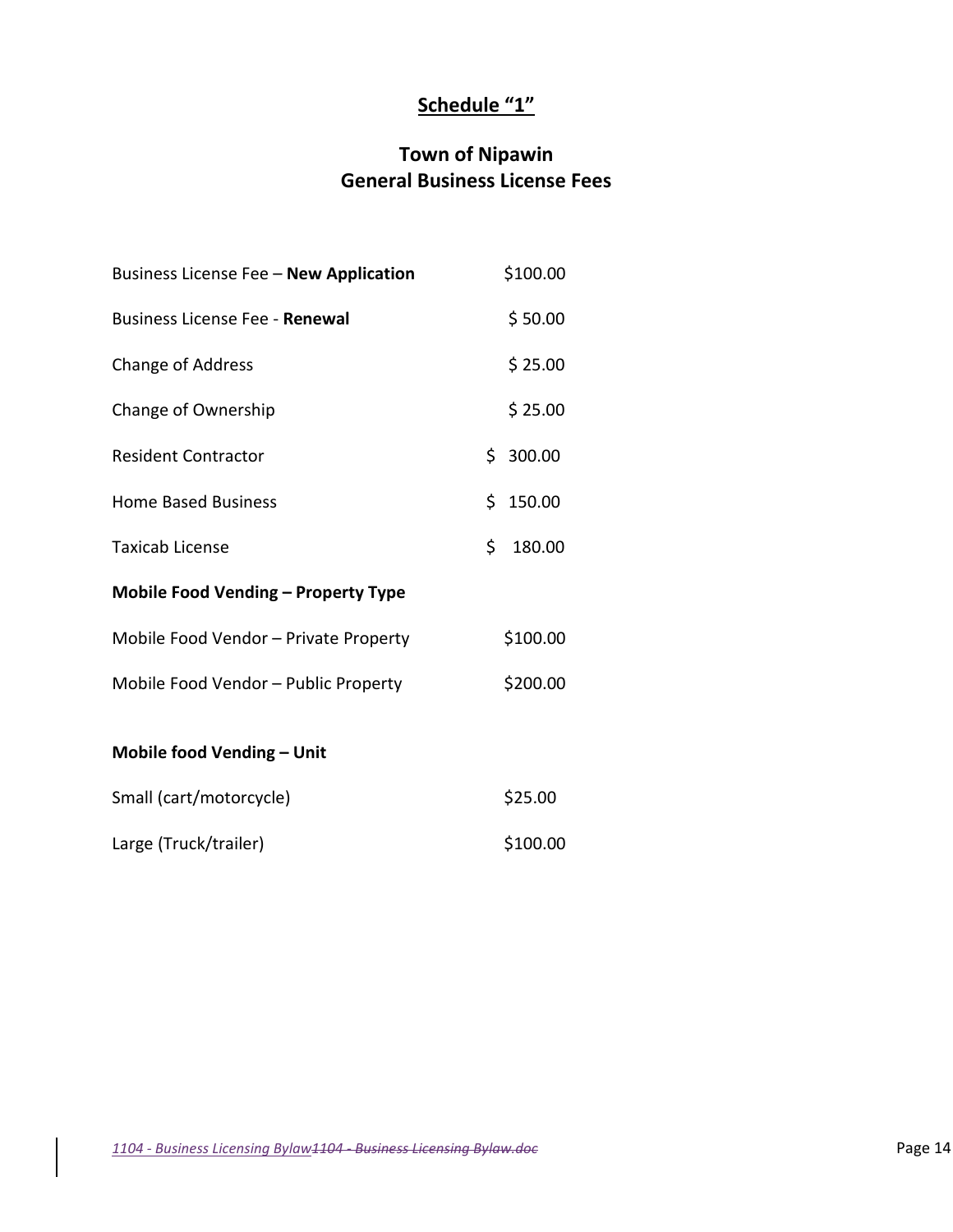# **Schedule "2"**

# **Town of Nipawin Non-Resident Licensing Fees**

| <b>Non-Resident Contractor</b><br>Total Contracts within the town over \$1,000,000<br>(a)<br>Total Contracts within the town between \$100,000 - \$1,000,000<br>(b)<br>Total Contracts under \$100,000<br>(c) | \$1,200.00<br>\$<br>600.00<br>\$<br>300.00        |
|---------------------------------------------------------------------------------------------------------------------------------------------------------------------------------------------------------------|---------------------------------------------------|
| Direct Seller (per person)                                                                                                                                                                                    | Ś<br>30.00                                        |
| <b>Transient Trader</b>                                                                                                                                                                                       | Ś.<br>$100.00$ /day<br>$(5500.00 \text{ cap})$    |
| <b>Trade Show</b>                                                                                                                                                                                             | $100.00$ /day<br>\$.<br>$(51,000.00 \text{ cap})$ |
| Unclassified                                                                                                                                                                                                  | 200.00                                            |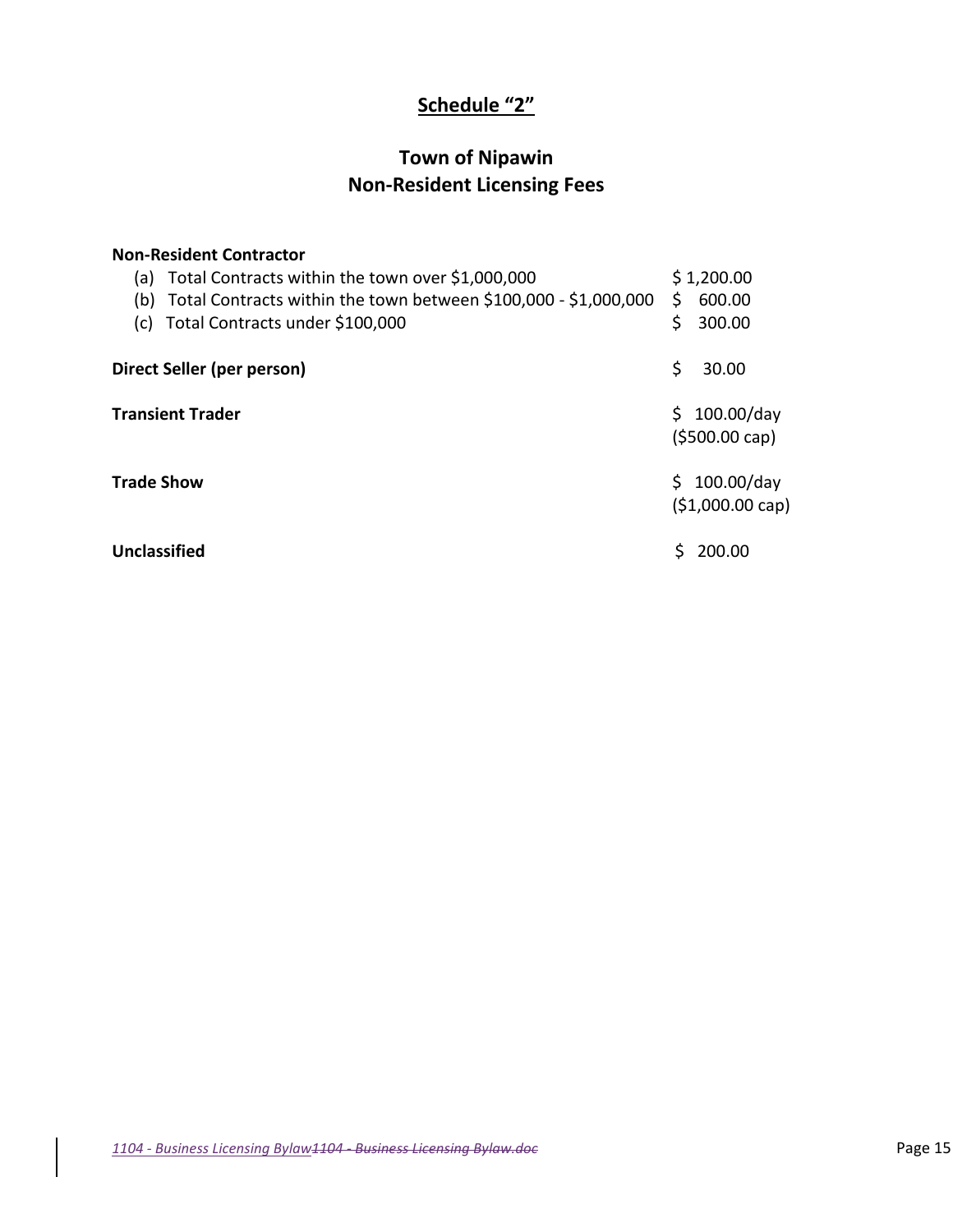# **Schedule '3'**

# **Town of Nipawin Minimum Penalties**

|                                        |                                                                                                                                                                                                                  | <b>Penalty (Fine)</b>    |                  |
|----------------------------------------|------------------------------------------------------------------------------------------------------------------------------------------------------------------------------------------------------------------|--------------------------|------------------|
|                                        | <b>Offence Pursuant to</b><br>The Business Licensing Bylaw                                                                                                                                                       | <b>Time of Issuance</b>  |                  |
|                                        |                                                                                                                                                                                                                  | (paid within<br>15 days) | After 15<br>days |
| Section 5 a) i)                        | Conducting business activity without a<br>license                                                                                                                                                                | \$200.00                 | \$300.00         |
| Section 5 a) ii),<br>Section 6 b) iii) | Conducting business activity from a<br>premises not identified on a business<br>license                                                                                                                          | \$150.00                 | \$200.00         |
| Section 11(c)                          | Continuing to conduct business activity<br>without making application for renewal of<br>previous license, payment of prescribed<br>fees or provision of required information<br>within specified period of time. | \$200.00                 | \$300.00         |
| Section 13                             | Failing to post copy of business license at<br>premises from or at which business<br>activities are being conducted.                                                                                             | \$100.00                 | \$150.00         |
| Section 13                             | Failing to produce copy of business<br>license when requested to do so by Bylaw<br>Enforcement Officer.                                                                                                          | \$100.00                 | \$150.00         |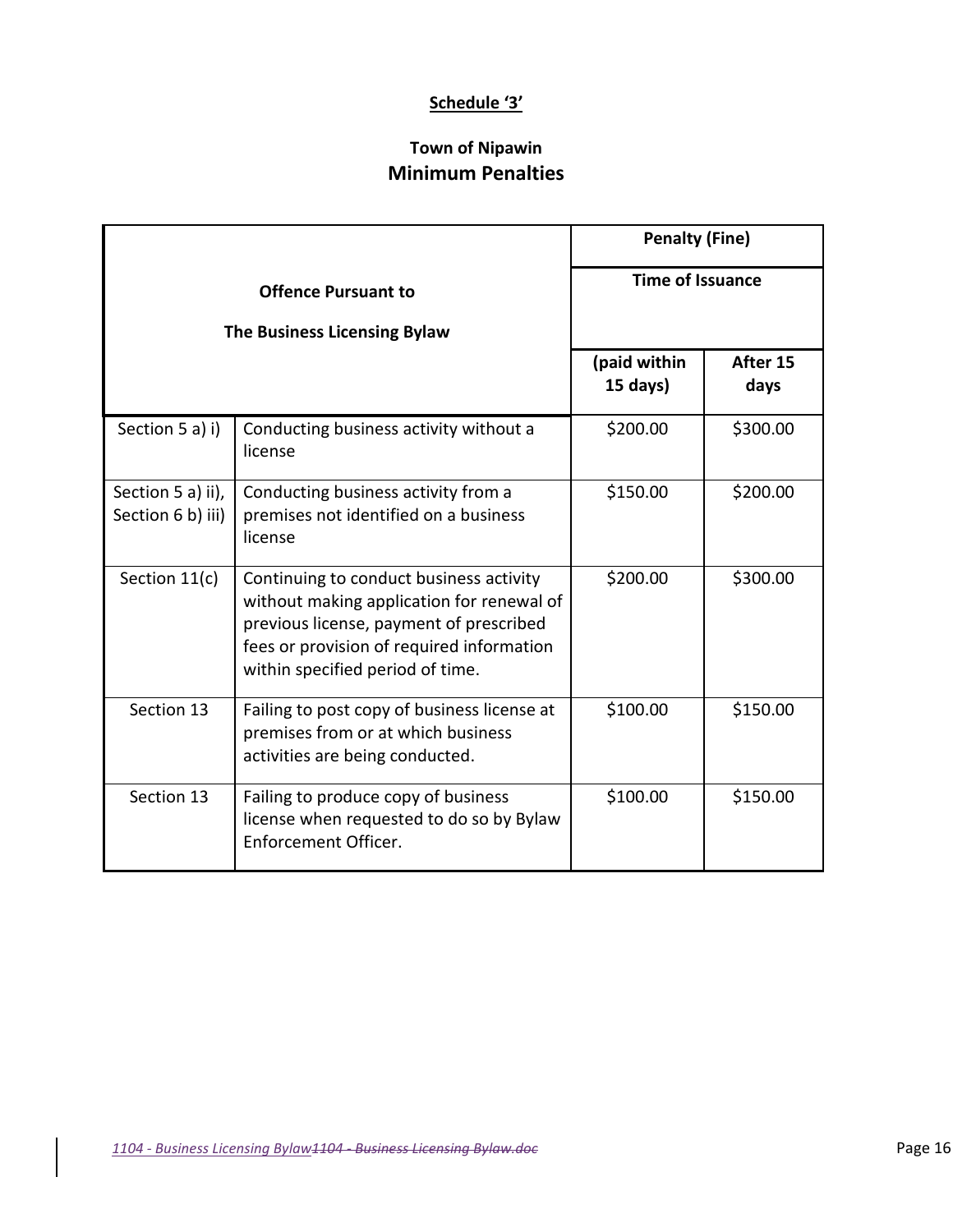# **Schedule '4'**

# **Town of Nipawin Mobile Food Vending Regulations**

# **1) Purpose**

To provide a set of regulations for the operation of mobile food trucks, trailers, or carts on private property, Town of Nipawin property and road rights-of-way.

# **2) Definitions**

**Mobile food vending unit** – means a mobile truck, trailer, cart, or other vechile containing appropriate equipment for the type and method of prepared food served.

**Prepared Food** – Means food sold by Mobile Food Vendors intended for immediate consumption without further preparation/ cooking.

**Non-prepared Food** – means food sold by Mobile Vendors not intended for immediate consumption any typically requiring further preparation /cooking. Non-prepared foods are typically in a fresh or frozen state. These businesses are classified under Transient Trader.

**Regulations** – means these Mobile Food Vending Regulations

# **3) Applications**

Applications for a Mobile Food Vending Permit are subject to approval of the Chief Administration Officer or delegate. Proof that the following permissions have been obtained, and regulations met, must be provided prior to the issuance of a permit.

- a) Saskatchewan Health Authority Approval (renewed annually);
- b) Fire Inspection Approval (renewed annually);
- c) Proof of motor vehicle insurance, or applicable insurance;
- d) Proof of liability insurance with a minimum liability limit of \$2,000,000. The Town of Nipawin must be named as an additional insured;
- e) Discharge management plan that includes a description of how and where FOG (Fats, Oils, Greases) and grey water will be disposed;
- f) If the applicant wishes to locate on private property, written approval of the private property owner(s) where the Mobile Food Vender desires to operate.
- g) Saskpower/Saskenergy Inspections indicating the Mobile Food Vending Unit meets minimum code requirements.
- h) Outside dimensions of the unit and photographs of the exterior.
- i) If the applicant wishes to operate on public sidewalk, pictures or diagrams of the location(s).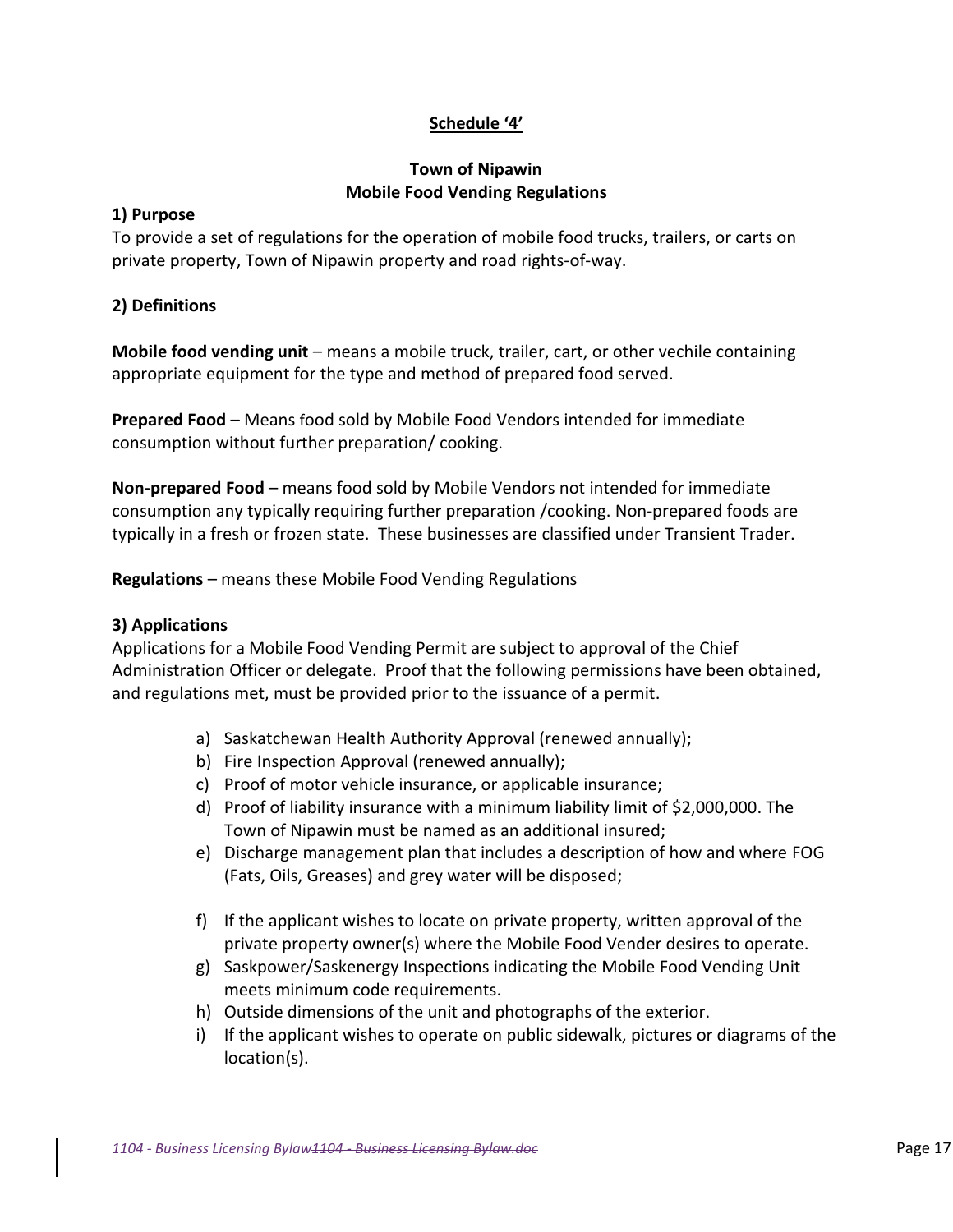# **4) Application Review**

After receipt of all necessary information and applicable fees, municipal staff will review and either approve or deny the request. If a request is denied, the application can be taken to Council for final decision.

# **5) Permit Conditions**

- a) General
	- i. No minimum distance is required between two or more Mobile Food Vending Units or Mobile Vendors
		- ii. Vendors are free to relocate their Mobile Food Vending Unit at any time in accordance with these regulations.
	- iii. The Mobile Food Vending Unit must be clean, well lit, and alethically pleasing in appearance;
	- iv. Generators are allowed provided that the noise does not exceed 65 decibels measured at any property line;
	- v. Music or devices used to attract business shall not exceed 60 decibels measured at any property line;
	- vi. Mobile Food Vendors shall provide trash and recycling receptacles and clean up the property when operations are complete;
	- vii. Overhead canopies or doors shall not obstruct or hinder pedestrian or vehicular traffic;
	- viii. No Alcohol is permitted to be sold from Mobile Food Vending Units.
	- ix. Large Mobile Vending Units shall provide, at a minimum, four chairs and two tables of professional quality for patrons/public use.
- b) Private Property Conditions
	- i. Mobile Food Vending Units are only allowed on commercially zoned private property with permission from the owner;
	- ii. Operations on private property shall not interfere with the ingress or egress of the adjacent property owner or constitute and obstruction to adequate access by emergency vehicles.
	- c) Public Property Conditions
		- i. Acceptable Locations
			- i. Parallel parking stalls immediately adjacent to the "Town Square" on a first come first served basis.
			- ii. Mobile Food Vendors wishing to locate downtown or on the public sidewalk shall submit a location request for review by administration and approval or refusal by Council. The request must clearly indicate:
				- 1. Rationale for each location
				- 2. Image of the proposed locations
				- 3. Distance from Intersection(s)
				- 4. Distance from existing prepared food establishment(s)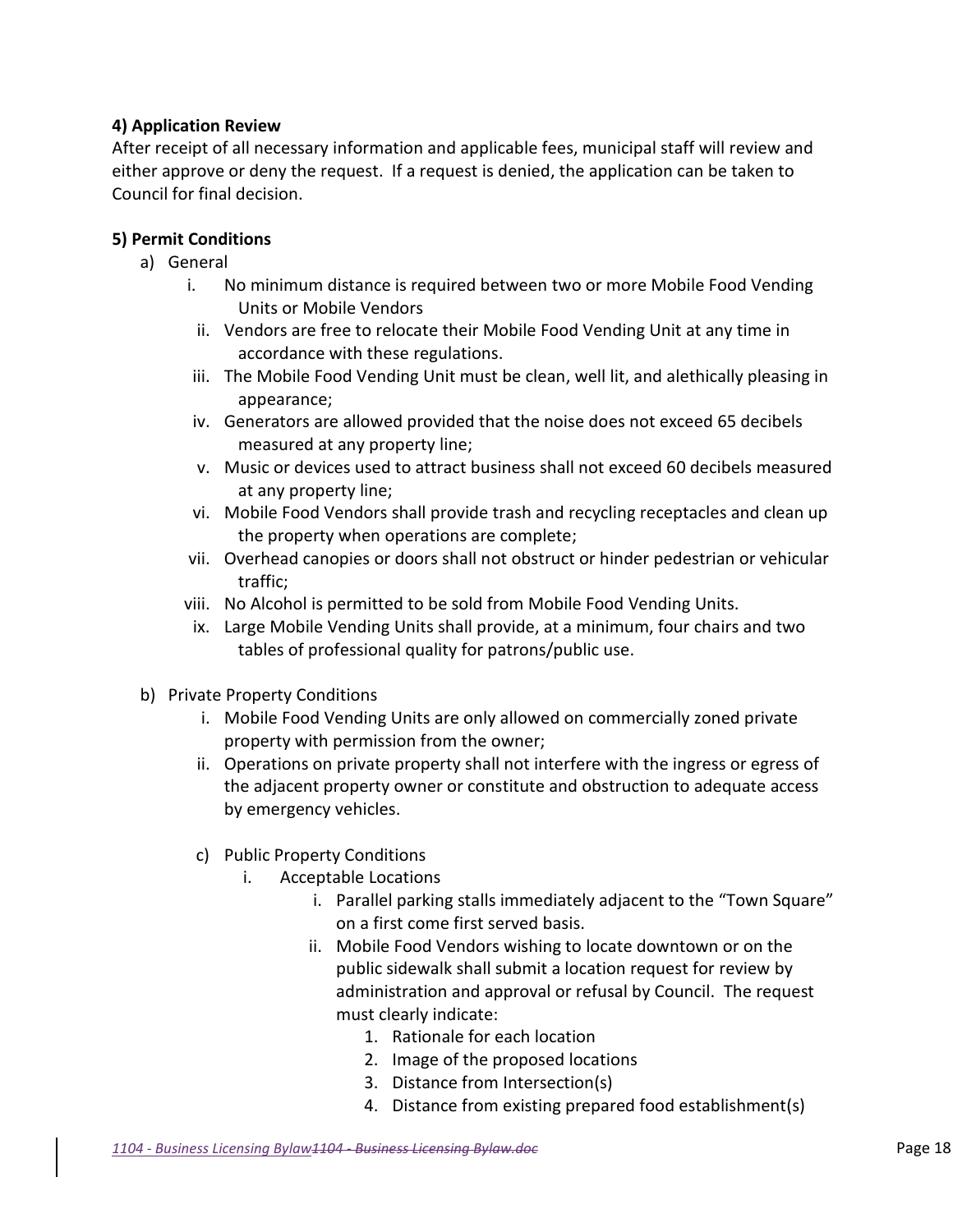- iii. Along the roads abutting public parks but not within parks.
- iv. Within Central Park but not during Large Events unless provided written permission to do so from event organizer.
- ii. Prohibited Locations
	- i. Areas with "No Parking" or "No Stopping" signage;
	- ii. Operation within 20m (5 parking stalls) of the property line of a permanent business selling prepared food between the hours of 9:00am – 11:00pm, unless the business owner/manager agrees in writing.
	- iii. Operation within 10m (3 parking stalls) of an intersection;
	- iv. Operation within 100m of an Elementary or High School;
	- v. Operation on any portion of a block that is primarily residential for more than 30 minutes per day.

## **6) Required Signage for Mobile Food Vending Units**

A slow-moving vehicle warning device in accordance with *The Vehicle Equipment Regulations, 1987* shall be affixed to the rear of the vehicle.

#### **7) Hours of Operation**

- a) In the Commercial Zoned areas: 7:00am 2:00am daily
- b) In all other zones, from dawn to dusk daily.

## **8) Mobile Food Vending Unit Requirements**

- a) Mobile Food Vending Units may not exceed 24' in length and 8' in width
- b) Serving window or area shall be on the passenger side.
- c) Mobile Food Vending Units shall be equipped with a garbage receptacle.
- d) Mobile Food Vending Units shall comply with Town of Nipawin 48hr parking.
- e) While operating, Mobile Food Vending Units shall not be left unattended for more than 15 minutes.
- f) Mobile Food Vending Units shall be in good condition and aesthetically pleasing in appearance. Vending units in a poor state of maintenance or repair will result in suspension of the permit.
- g) Vendors are encouraged to professionally decorate their units, umbrellas, canopies, etc.
- h) When not in use, Mobile Food Vending Units shall be stored on private property in relation to *The Traffic Bylaw*.

## **9) Exemptions**

- a) All Mobile Food Vending Units related to non-profit/charity events do not require a license.
- b) Any person set up at Farmers Market or Exhibition.
- c) Town of Nipawin organized events.